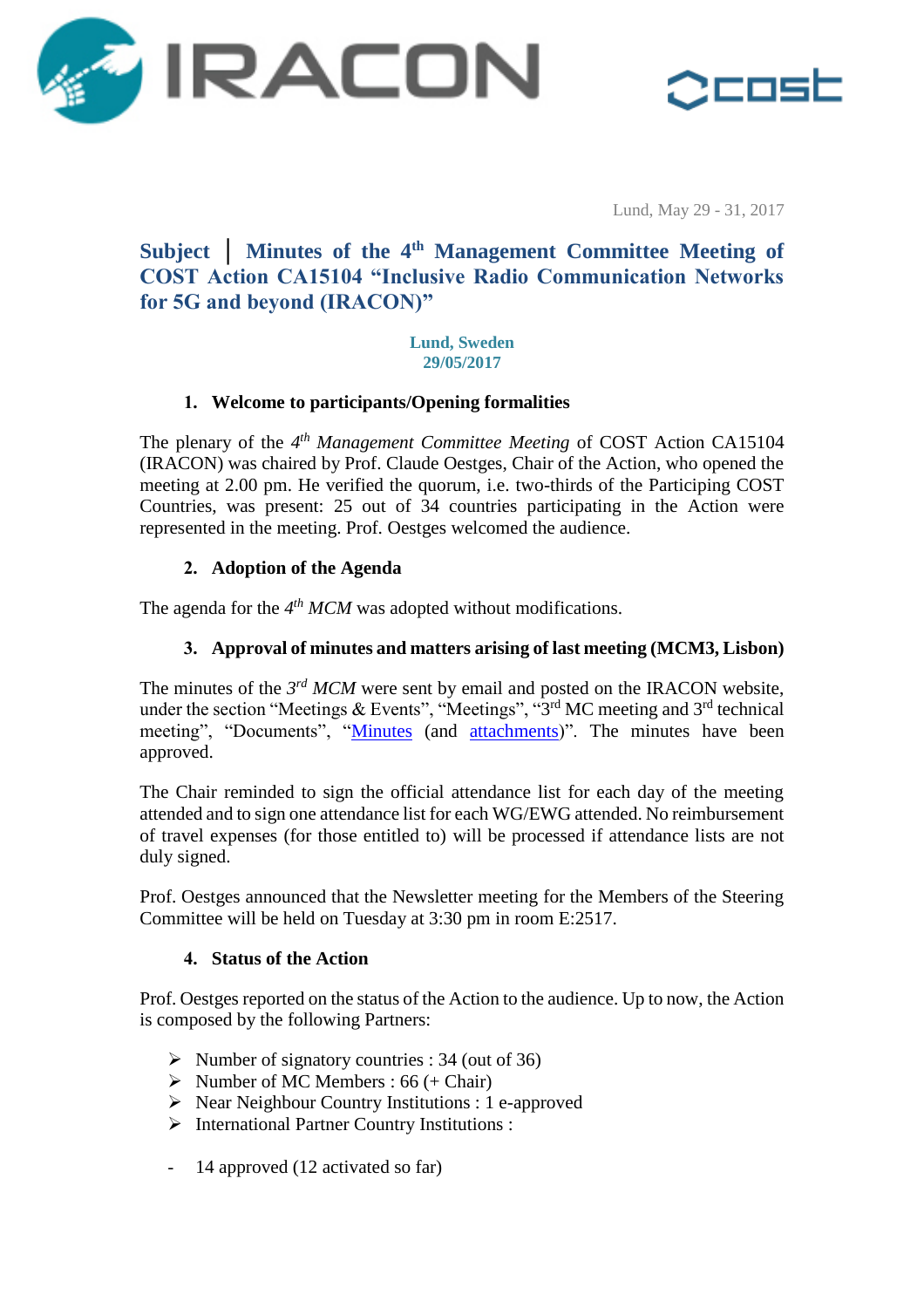



| <b>Institution Name</b>                               | <b>Country</b>                  |
|-------------------------------------------------------|---------------------------------|
| Beijing Jiaotong University                           | China                           |
| Tokyo Institute of Technology                         | Japan                           |
| Comsearch                                             | <b>United States of America</b> |
| <b>NIST</b>                                           | United States of America        |
| Samsung Electronics Co.                               | Korea, Republic of              |
| Japan Advanced Institute of Science and<br>Technology | Japan                           |
| Motorola Mobility LLC                                 | <b>United States of America</b> |
| Universidad Icesi                                     | Colombia                        |
| Niigata University                                    | Japan                           |
| Council for Scientific and Industrial<br>Research     | South Africa                    |
| University of Prishtina                               | Kosovo                          |
| Northeastern University                               | <b>United States of America</b> |

- 2 pending approvals to be approved
- **Northeastern University** (USA)
- Representative: Prof. Pau Closas
- Status: approved by IRACON MC, now under approvation in Bruxelles (COST EB approval )
- **Huawei** (CN)
- Representative: Dr. Wu Xingfeng
- Status: with SO, needs IRACON MC and COST EB approval

The Chair welcomed the new Kosovo institution, the University of Prishtina, and presented the applications still in progress. He also invited the audience to approve the Huawei (CN) application during the MC meeting. The audience decided to proceed with the MC procedure.

Prof. Oestges showed the map of the countries involved in the Action and invited all to go on IRACON website under the section "About", ["IRACON RIS"](http://radiokom.eti.pg.gda.pl/IRM/) to find the list of the IRACON Research Infrastructures.

The Chair recalled the IRACON internal rules and commitments for Partners:

 $\triangleright$  Partners (1)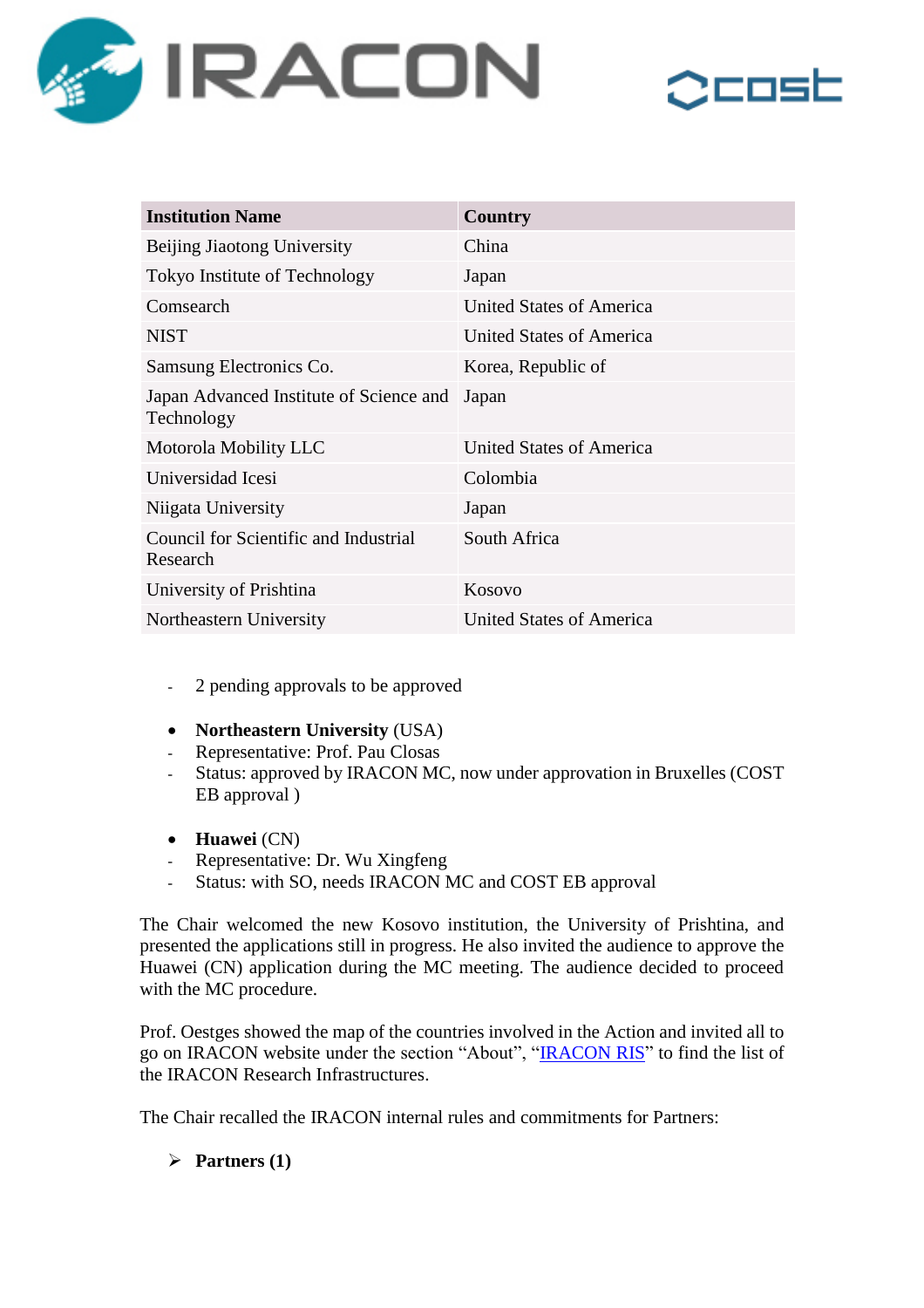



# • **COST Country Institutions**<br>• Partners have to provide co

- Partners have to provide contributions (TD, tutorial, etc.) at least at one meeting/training school per year.
- Deregistration from the internal website access if not fulfilled.

#### **Near Neighbour Country Institutions**

- Partners have to provide contributions (TD, tutorial, etc.) at least at one meeting/training school per year, but these partners have to present at least two contributions per year.
- Deregistration from the internal website access if not fulfilled.ù
- $\triangleright$  Partners (2)

#### **International Partner Countries/Institutions**

- When should we accept applications from NCIs? COST rules: mutual benefit Other criteria: scientific excellence (Universities), role in industrial context (Industries), technical topics and WGs addressed, geographic balance
- Commitment to have contributions (TDs, tutorial, etc.) at TWO meetings/training schools per year
- Deregistration from the internal website access if not fulfilled

Prof. Oestges reported about the status of the first Grant Period deregistration progress. The Secretary started to check the un-active partners and some (40 - 50) have not been active since the start of the Action (not counting this meeting). After the Lund meeting the Core Group will evaluate the situation, contacting those who are still inactive. In the absence of an activity (TD, tutorial, etc.), the partners who don't fulfill the rules will be deregistered from the website (access is regained through any activity).

The Chair broadcasted the last COST Action CA14105 (IRACON) activities and results:

## **February 2017**

3rd MCM (Lisbon, 1-3 Feb 2017) 77 TDs, more than 130 participants 2 Invited Speakers Tutorial on IoT for 5G (R. Verdone), with 30 participants

## **March 2017**

1st IRACON Training School 46 participants 14 IRACON grants

## **March 2017**

IRACON special sessions at EuCAP 2017 (Paris) Large to very large attendance on both sessions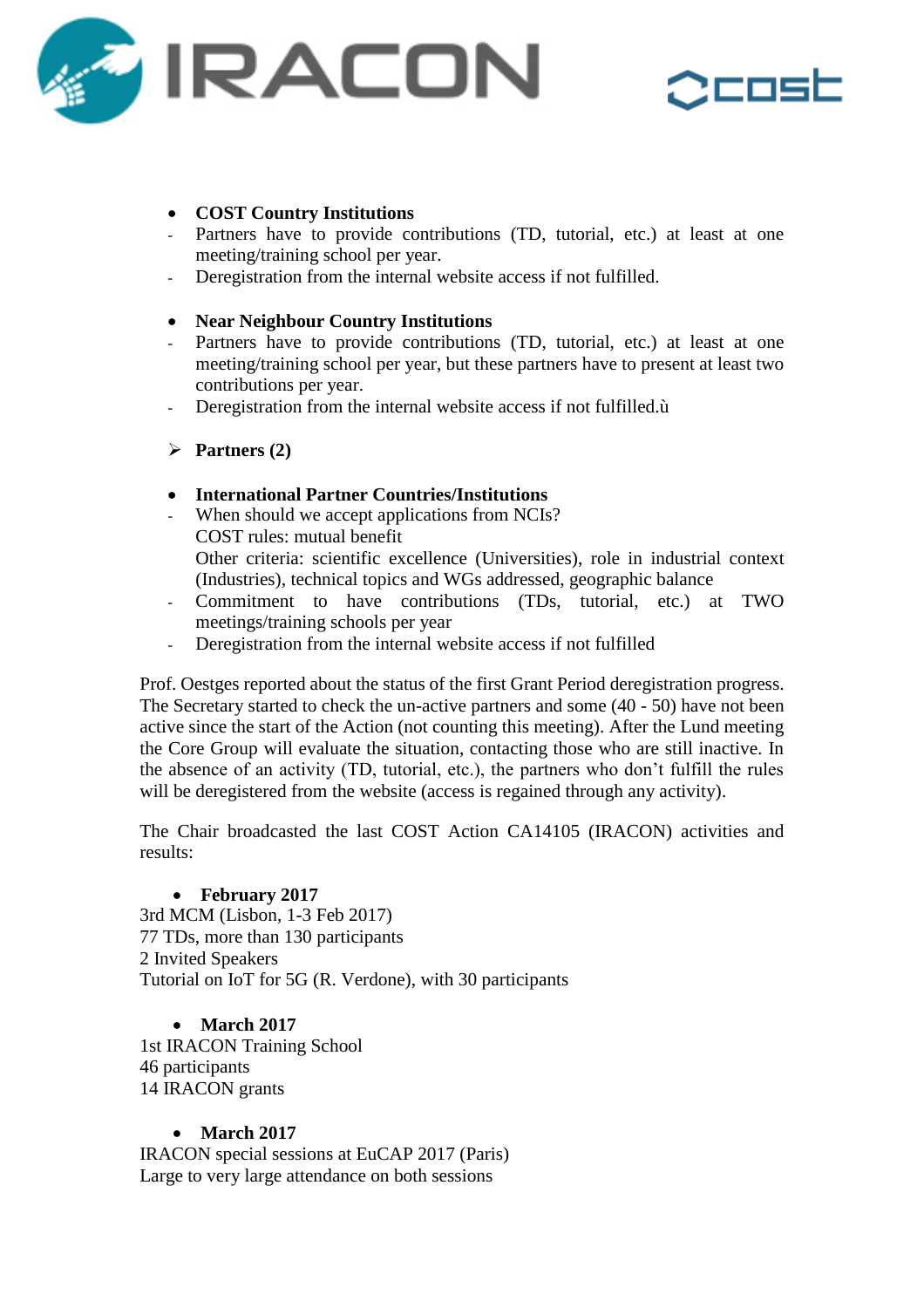



3 Best Paper Awards (2 for IRACON ECIs)

 **May 2017** 4th MCM (Lund, 29-31 May 2017) 85 TDs 2 Invited Speakers Tutorial on massive MIMO (F. Tufvesson) on 1 June 2017 (33 attendants)

Prof. Oestges showed the **first Progress Report (PR1)** only based on e-COST statistics of CA15104 submitted:

| <b>Action: Inclusiveness Target Countries (ITCs)</b> |                            |                                         |                           |                                       |                                                           |                                                               |                                                                  |
|------------------------------------------------------|----------------------------|-----------------------------------------|---------------------------|---------------------------------------|-----------------------------------------------------------|---------------------------------------------------------------|------------------------------------------------------------------|
|                                                      |                            | <b>Participating countries</b><br>% ITC |                           | <b>MC Members % ITC</b><br><b>ITC</b> |                                                           | Leadership roles %                                            | <b>Relative</b><br>representation of ITCs<br>in Leadership roles |
| Action CA15104                                       | 50%                        |                                         | 49%                       |                                       | $11\% \rightarrow 19\%$                                   |                                                               | $23\% \rightarrow 39\%$                                          |
| <b>All Actions</b>                                   | 46%                        |                                         | 44%                       |                                       | 20%                                                       |                                                               | 45%                                                              |
| <b>Action: Early Career Investigators (ECIs)</b>     |                            |                                         |                           |                                       |                                                           |                                                               |                                                                  |
|                                                      | <b>MC Members % ECI</b>    |                                         |                           | Leadership roles % ECI                |                                                           | Relative representation of<br><b>ECIs in Leadership roles</b> |                                                                  |
| <b>Action CA15104</b>                                |                            | 20%                                     | 0%→ 12.5%                 |                                       | $0\% \rightarrow 62\%$                                    |                                                               |                                                                  |
| <b>All Actions</b>                                   |                            | 24%                                     | 8%                        |                                       | 33%                                                       |                                                               |                                                                  |
| <b>Action: Gender Balance</b>                        |                            |                                         |                           |                                       |                                                           |                                                               |                                                                  |
|                                                      | <b>MC Members % Female</b> |                                         | Leadership roles % Female |                                       | Relative representation of<br>females in Leadership roles |                                                               |                                                                  |
| Action CA15104                                       | 14%                        |                                         | $33\% \rightarrow 25\%$   |                                       | 241% → 192 %                                              |                                                               |                                                                  |
| <b>All Actions</b>                                   | 41%<br>20%                 |                                         |                           | 49%                                   |                                                           |                                                               |                                                                  |
|                                                      |                            |                                         |                           |                                       |                                                           |                                                               |                                                                  |

| <b>Action: Inclusiveness Target Countries (ITCs)</b> |                                         |                         |                                  |                                                           |  |
|------------------------------------------------------|-----------------------------------------|-------------------------|----------------------------------|-----------------------------------------------------------|--|
|                                                      | <b>Participating countries</b><br>% ITC | <b>MC Members % ITC</b> | Leadership roles %<br><b>ITC</b> | Relative<br>representation of ITCs<br>in Leadership roles |  |
| Action CA15104                                       | 50%                                     | 49%                     | 11%                              | 23%                                                       |  |
| <b>All Actions</b>                                   | 46%                                     | 44%                     | 20%                              | 45%                                                       |  |

| <b>Action: Early Career Investigators (ECIs)</b> |                  |                        |                                                               |  |  |
|--------------------------------------------------|------------------|------------------------|---------------------------------------------------------------|--|--|
|                                                  | MC Members % ECI | Leadership roles % ECI | Relative representation of<br><b>ECIs in Leadership roles</b> |  |  |
| Action CA15104                                   | 20%              | 0%                     | 0%                                                            |  |  |
| <b>All Actions</b>                               | 24%              | 8%                     | 33%                                                           |  |  |

#### **Action: Gender Balance**

|                       | MC Members % Female | Leadership roles % Female | Relative representation of<br>females in Leadership roles |
|-----------------------|---------------------|---------------------------|-----------------------------------------------------------|
| <b>Action CA15104</b> | 14%                 | 33%                       | 241%                                                      |
| <b>All Actions</b>    | 41%                 | 20%                       | 49%                                                       |

The Chair explained that the purpose of the report is to monitor, after the Action has been running for one year, the Action's implementation of the: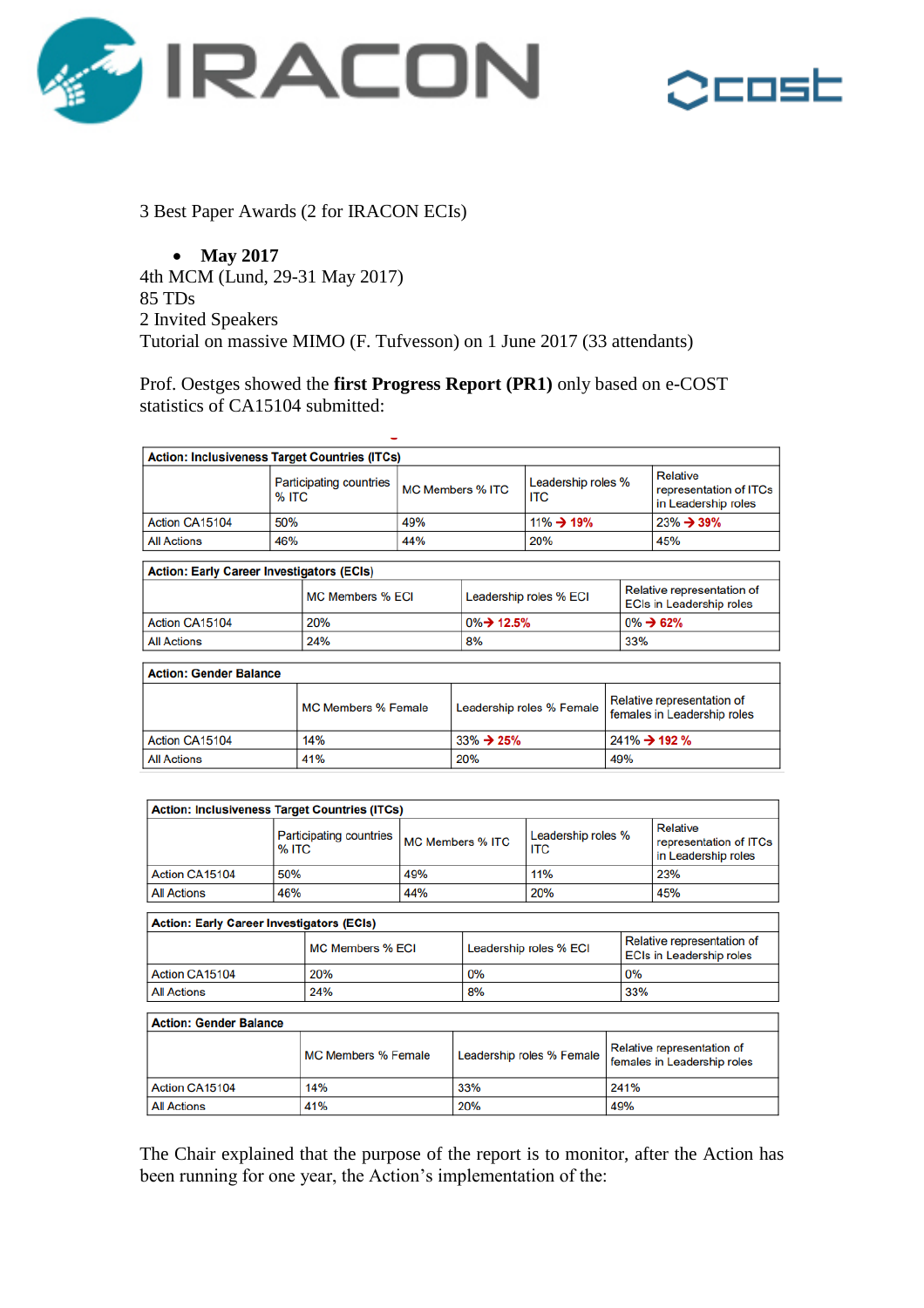



- Scientific Committee (SC) Recommendation (from the proposal stage), and
- COST Excellence and Inclusiveness Policy (regarding Inclusiveness Target Countries, Early Career Investigators and gender balance).

The Actions'inputs is reviewed by the Scientific Committee; for each Action the SC will issue a classification.

The Chair highlighted that he had to fill in the comments on an e-COST template where each WG has one chair (no possibility to include co-chairs) and that CA15104 e-COST statistics are wrong, owing to the fact that each WG is co-chaired (corrected figures). E.g. the averages of women and ECIs are in conflict: he chose to show the women representatives, but this put less ECIs. The Chair asked for remarks or comments, but there were no any.

Prof. Oestges reminded some important rules:

## **Reimbursement Eligibility**

#### **MC meetings**

- Up to two MC members per COST Country
- MC members can be replaced by officially nominated MC substitute, if the Chairman and GH receive request by given deadline
- Eligibility priority for MC meetings

1. All MC members who apply, or MC official substitutes, Action Chair, Secretary, invited speakers and ECI representative

2. WG/EWG/SWG Chairs (while budget is available\*)

3. Non-MC members, presenting a TD, when replacing an MC member (while budget is available\*)

4. Other experts, one per country (while budget is available\*)

## **Technical meetings**

- Eligibility priority
	- 1. Action Chair, invited speakers

2. WG/EWG/SWG Chairs (while budget is available\*) in combination with COST policy priorities (inclusiveness/gender)

3. Core Group members, Secretary (while budget is available\*)

## **Deadlines and Procedures**

## **TD submission**

- Request a TD number (20 days before the meeting)
- Send to the secretary a full TD (10 days before the meeting) using the cover page available on the website

These deadlines are set to enable the StC to prepare the meeting schedule

## **Meeting registration: two actions are required**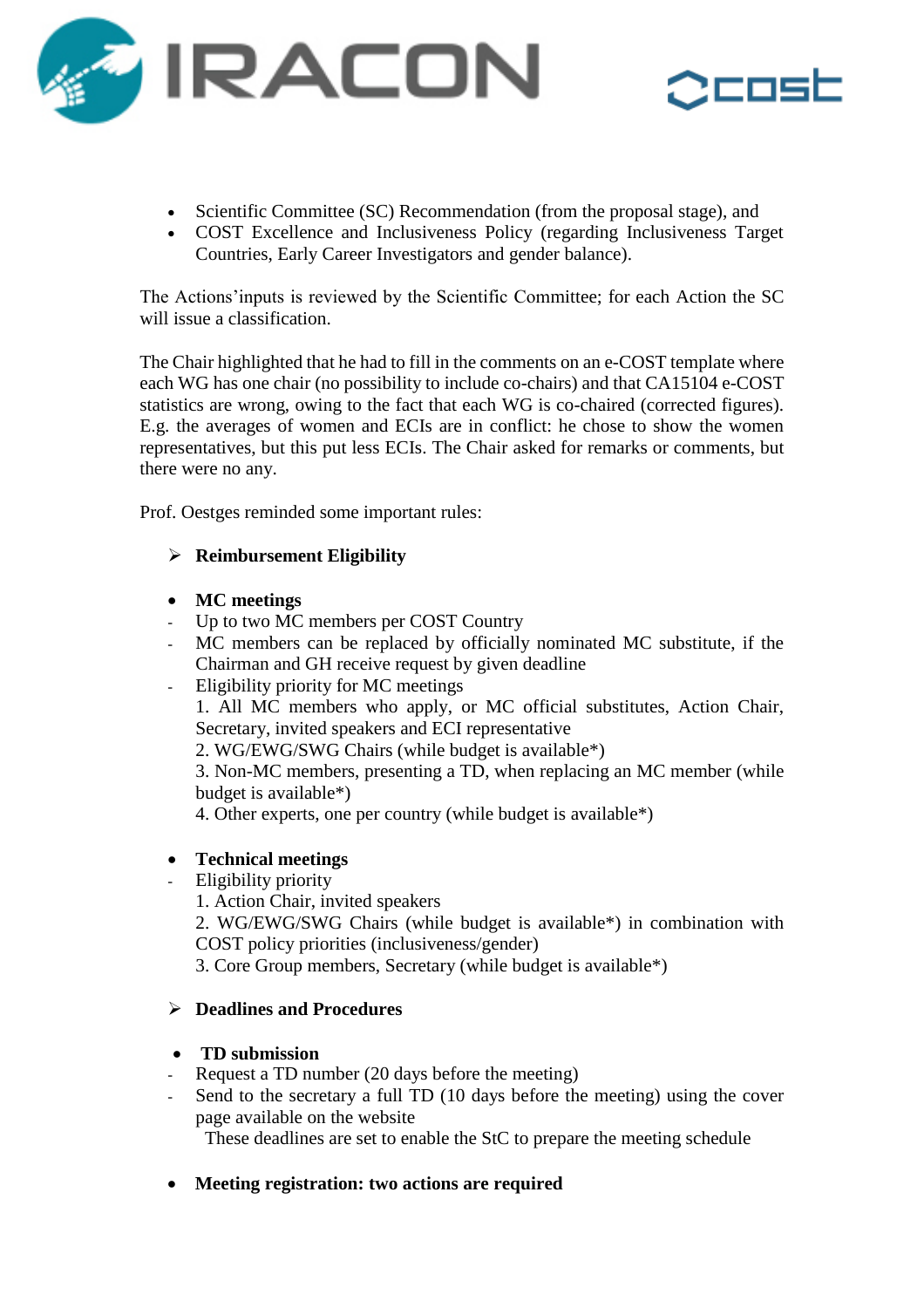



- Register on IRACON website (20 days before the meeting)
- Accept the e-cost invitation

## **Reimbursement (for those entitled to)**

- Accept the e-cost invitation
- Fill the the e-cost and submit the claim (after the meeting) The reimbursement procedure MUST take place on e-cost
- If you cannot attend but are replaced by an eligible substitute
- Send a request to the Chair and GH (Cc: Secretary, lucia.vitiello@unibo.it) at least 20 days prior to the event to enable the reimbursement of your official substitute

## **e-Mailing and Acknowledgment**

## **Usage of global reflector**

- From this meeting on, the global reflector [\(all\\_ca15104@iracon.org,](all_ca15104@iracon.org) moderated) should not be used to advertise events (outside those of the Action itself)
- Ask Lucia Vitiello [\(lucia.vitiello@unibo.it\)](lucia.vitiello@unibo.it) to include your announcement on the IRACON Web Page, under section ["News"](http://www.iracon.org/news/)
- **WG reflectors have been created**

## **Acknowledge COST CA15104 IRACON on all joint publications**

This work was carried out in the framework of COST Action CA15104 **IRACON** 

## **Dissemination Actions**

The Chair reminded about future dissemination actions. Prof. Oestges asked for new Special Sessions proposals layable as COST CA15104 (IRACON). To be official, Special Sessions should be entitled to IRACON (e.g. "IRACON Session on …"). They can be joint with other projects, co-organized with Workshops and other Special Sessions.

Prof. Sana Salous accepted to submit a proposal. Prof. Roberto Verdone suggested that ISCWS 2017 call for demos and posters was still open. Dr. Margot Deruyck recommended to submit videos at the ISWCS 2017 PhD Student Pitch Contest.

## **Special Sessions**

Conferences with special sessions (calls are closed)

- ISWCS 2017, Bologna, Aug 28-31, 2017
- EuCAP 2018, London, April 9-13, 2018

## **Conferences with other events**

ISWCS 2017, Bologna, Aug 28-31, 2017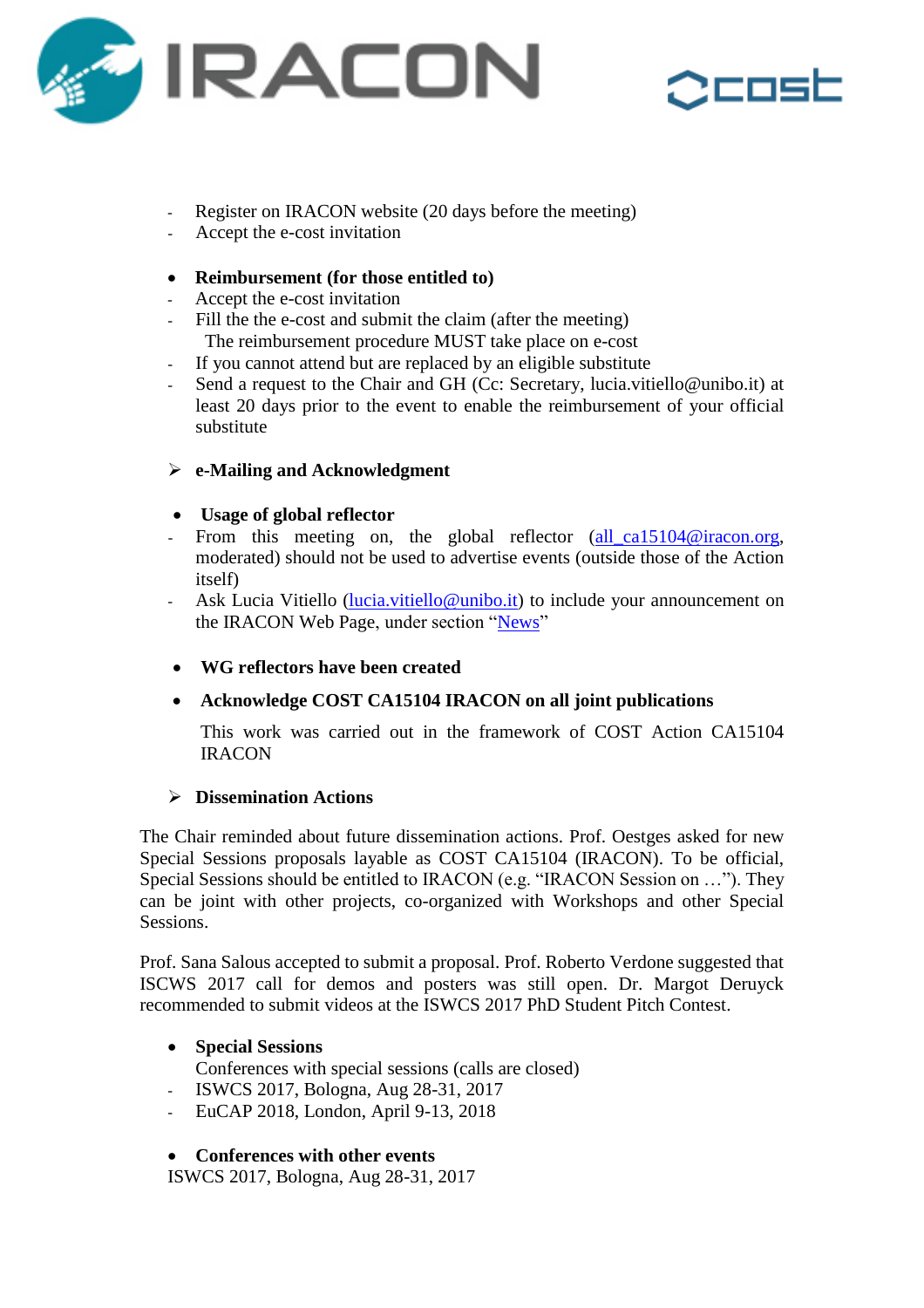



- PhD student Pitch Contest (deadline: June 8, 2017)
- Demos and posters

## **5. Review of Action deliverables**

Prof. Oestges outlined the deliverables to be provided to COST Action during the first two years:

- **Deliverable 1** (M14, May 2017): Working Groups first year term annual report summarising the achievements of every WG (all WGs )
- **Deliverable 2** (M20, November 2017): Overview of IRACON Reference Scenarios and assessment of 5G radio access techniques through experimental platforms -> WG3, EWG-RA
- **Deliverable 3** (M24, March 2018): Submission to international bodies of contributions about concerted 5G radio channel models (WG1)
- **Deliverable 4** (M24, March 2018): Collaborative white paper on new localization techniques suitable for 5G and the Internet of Things (EWG- $LT+IoT$ )
- **Deliverable 5** (M26, May 2018): Working Groups second year term annual report summarising the achievements of every WG (all WGs)
- **Deliverable 6** (M36, March 2019): Collaborative white paper on future architecture and protocols for the Internet of Things (EWG-IoT)
- **Deliverable 7** (M38, May 2019) : Working Group third year term annual report summarising the achievements of every WG (all WGs)
- **Deliverable 8** (M42, September 2019): Technical inputs and liaison statements to Standardisation Groups on metrics for Over the Air (OTA) testing (EWG-OTA)
- **Deliverable 9** (M42, September 2019): IRACON concerted radio channel models for 5G and beyond (draft book chapter) (WG1)
- **Deliverable 10** (M26, May 2018): Working Group final report summarising the achievements of every WG in the overall Action (draft book) (all WGs)

The Chair talked about the deliverable 1, a sort of annually report from WGs, to be presented by the end of May. The deliverable 1 is almost ready, contributed by the WG Chairs and edited by the Chair and the Vice-Chair. It will contain 1 page per WG/meeting with the scientific results and dissemination activities. It will be published on IRACON website after the meeting in the public part of the website, under the section "Publications", "Deliverables", "Deliverable  $1 - M14$ , May 2017: Working [Groups first year term annual report summarising the achievements of every WG"](http://www.iracon.org/wp-content/uploads/2017/06/IRACON-D1.pdf).

The Chair asked for questions, but there were no any.

## **6. Report from the Grant Holder**

Prof. Oestges reported the expenditures that the Action had during the 1<sup>st</sup> Grant Period: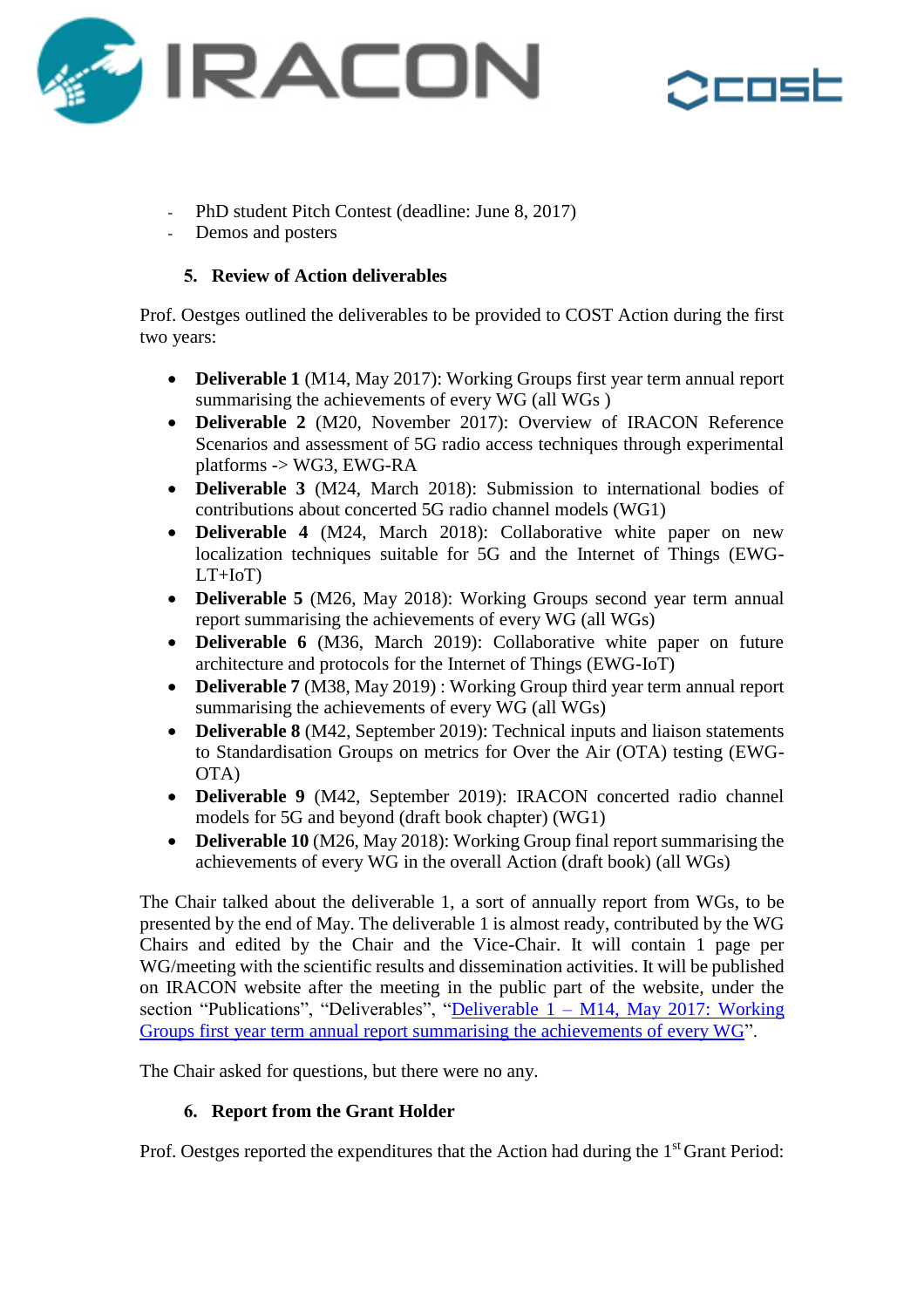



## **Budget for Y1**

| <b>Networking Tool</b>                                                                  | <b>Description</b>          | <b>Budget</b>  | <b>Actual balance</b>      |
|-----------------------------------------------------------------------------------------|-----------------------------|----------------|----------------------------|
| Meetings                                                                                | 2 MCMs, 1 TM, 1<br>workshop | 97 910.00 EUR  | 92 173.63                  |
| <b>Training Schools</b>                                                                 | 1 TS                        | 12 500.00 EUR  | 7 851.59                   |
| <b>STSMs</b>                                                                            | <b>6 STSMs</b>              | 7 200.00 EUR   | 11 164.00                  |
| <b>Dissemination</b>                                                                    | 1 (website set-up)          | 4 500.00 EUR   | 4 500.00                   |
| <b>Other Expenses Related to</b><br><b>Scientific Activities</b>                        | <b>Bank fees</b>            | 498.65 EUR     | 562.80<br>(+ about 300.00) |
| <b>Total Science Expenditure</b>                                                        |                             | 122 608.65 EUR | 116 251.02                 |
| <b>Financial and Scientific</b><br><b>Administration and</b><br>Coordination (MAX. 15%) | 15 %                        | 18 391.30 EUR  | 17 437.80                  |
| <b>Total Grant</b>                                                                      |                             | 140 999.95 EUR | 133 689.82                 |

The GH Scientific Representative, Prof. Roberto Verdone, explained that the aim was to spend the whole amount of the grant, but the Action was able to spend 133.689,82 euro (- about 7 kg).

Prof. Verdone also explained the reason: basically it was related to the lack of flexibility of the management of the COST Office. In particulare in Bruxelles they asked to have 2 MCMs and 1 TM (not possible 3 MCMs during the 1st year). During the chick of meeting, they discuss to have the  $2<sup>nd</sup>$  meeting no MCM as at the end they cannot spend all the fund, luck of possibility to spend all the fund. Prof. Verdone told that most probably the 2nd year with 3 MCMs things will be simpler.

Prof. Oestges showed the budget plan for the 2<sup>nd</sup> Grant Period:

| <b>Networking Tool</b>                                                        | <b>Description</b> | <b>Budget</b>  |
|-------------------------------------------------------------------------------|--------------------|----------------|
| Meetings                                                                      | 3 MCMs             | 126 000.00 EUR |
| <b>Training Schools</b>                                                       | 2 TS               | 15 000.00 EUR  |
| <b>STSMs</b>                                                                  | At least 6 STSMs   | 7 200.00 EUR   |
| <b>Dissemination</b>                                                          |                    | 0 EUR          |
| Other Expenses Related to Scientific<br><b>Activities</b>                     | <b>Bank fees</b>   | 500.00 EUR     |
| <b>Total Science Expenditure</b>                                              |                    | 148 700.00 EUR |
| <b>Financial and Scientific Administration</b><br>and Coordination (MAX. 15%) | 15 %               | 22 300.00 EUR  |
| <b>Total Grant</b>                                                            |                    | 171 000.00 EUR |

## **Work and Budget Plan for Y2**

The Chair and the GH Scientific Representative reminded about an issue on the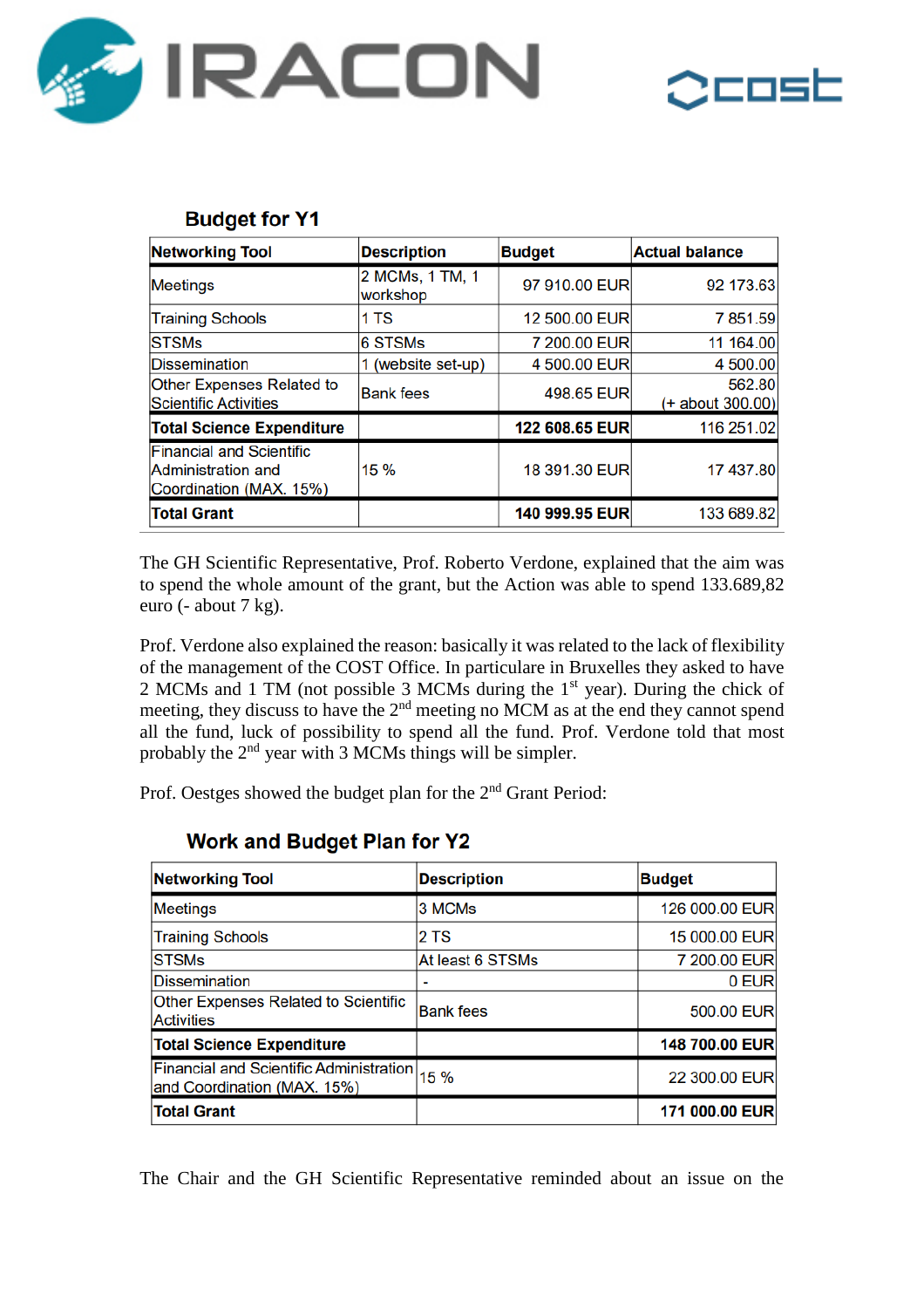



reimbursement schedule caused by the second instalment of the 1<sup>st</sup> Grant Period. In November the Grant Holder (CNIT) received an email from the Head of Science Administration and Finance of COST Association concerning the COST Action Grant Agreement. The email informed that the second instalment (amounting to up to 35% of the Grant amount) had to be postponed until the approval of the Yearly Financial Report of the Action. Prof. Verdone explained that this is contractually legal, but that the Grant Holder finished the fund and the reimbursements are postponed until the reception of the final grant payment.

#### The **reimbursement execution priority list** will be the following:

- Invited speakers to meetings and training schools
- Grants to TS students and STSM ECIs
- ECI MC members
- All the rest

## **7. Report from Training Manager (STSMs, Training Schools and Tutorials)**

The Chair reported about the last Cost Action CA15104 Training Schools:

 [Training School on Antennas and Propagation for Body Communications \(joint](http://www.iracon.org/training-schools/esoacost-iracon-joint-training-school-on-large-scale-radio-propagation/)  [with WIBEC\)](http://www.iracon.org/training-schools/esoacost-iracon-joint-training-school-on-large-scale-radio-propagation/)

- Dresden (DE), March 1-3, 2017

- IRACON organizers: Narcis Cardona, Luis Correia, Kamran Sayrafian and Kimmo Kansanen

- Participants: 46
- > [Training School on Large-Scale Propagation \(joint with ESoA\)](http://www.iracon.org/training-schools/wibeccost-iracon-joint-training-school-on-antennas-and-propagation-modeling-for-body-environment-communications/)
	- Louvain-la-Neuve (BE), June 12-16, 2017
	- IRACON organizer: Claude Oestges

- IRACON teachers: Vittorio Degli-Esposti, Conor Brennan,Thomas Kürner and Claude Oestges

Prof. Oestges reminded that the Action offers support to Training School (number of grants for PhD students and ECIs to attend).

E.g. for the 2<sup>nd</sup> Training School in Louvain-la-Neuve (BE), the Action accepted 12 grant applications out of 13 (1 arrived after the deadline). The students are funded, provided they sign the TS attendance list and the Grant Letter.

The Chair summarized the **STSMs** status:

## **STSMs fot GP1**

- 12 proposals received
- 10 accepted and carried out -> short information on the website
- 2 rejected
- Final budget:  $11.164 \text{ } \in$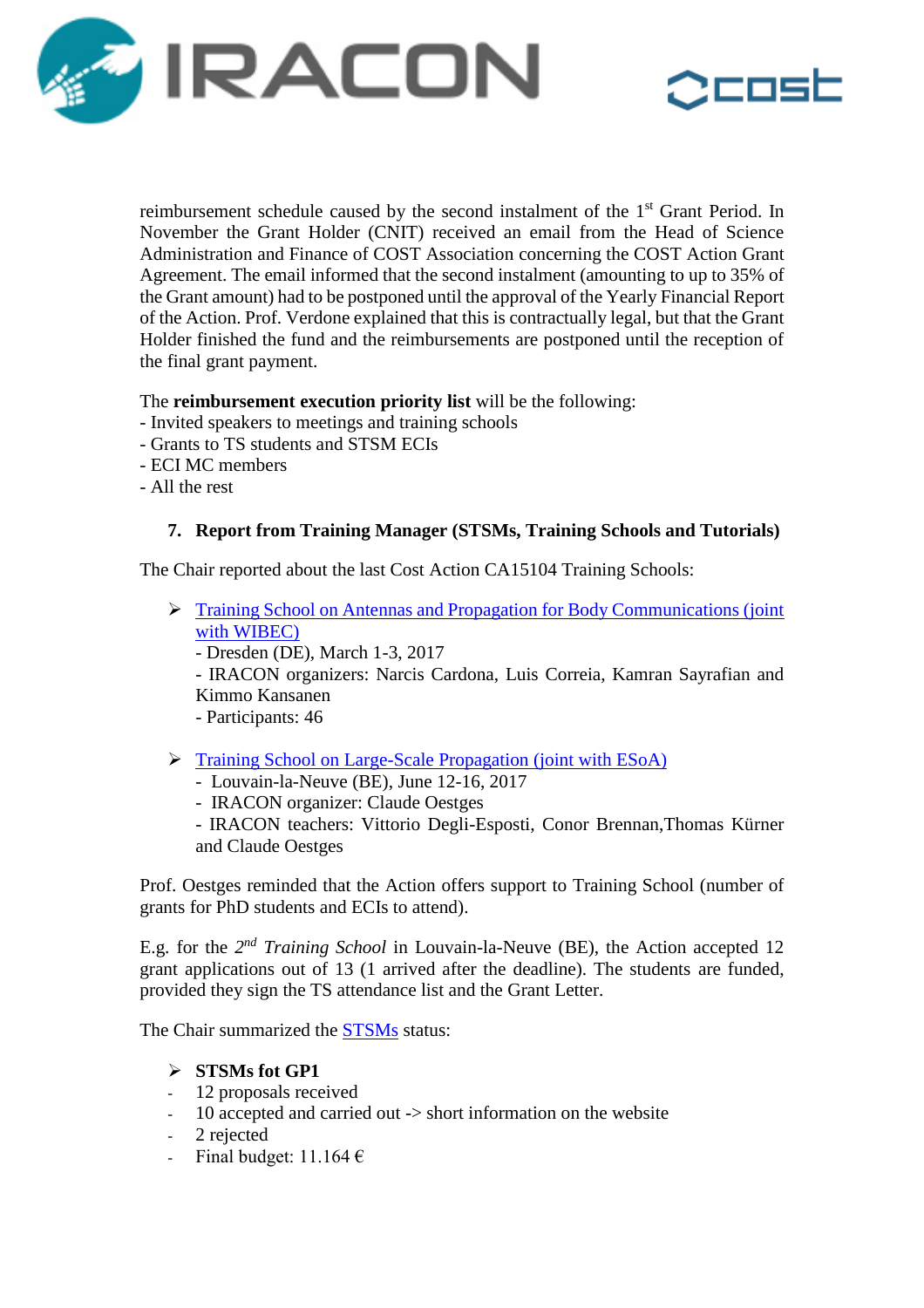



## **STSMs fot GP2**

- 4 proposals received so far
- 3 already accepted
- 1 under review
- e-COST tool problem, to be resolved

The Chair asked the audience to submit applications about two months before the STSM starting date. He also reminded that the CA15104 policy is to grant the maximum numbers of STSMs, so each STSM will be grand of a maximum amount of about 1.200 EUR.

The Chair asked for questions and comments, but there were no any.

## **8. Report from Dissemination Manager**

Prof. Luis M. Correia, Dissemination Manager, talked about dissemination Actions. Prof. Correia explained that the Core Group were checking the promised done to establish networks. The Secretary circulated emails asking to send the following lists:

• **List of research groups** with activity in the area of the Action (name of the group and contact person/email)

• **List of doctoral schools** (i.e., universities awarding a Ph.D. degree) in Europe with activity in the area of the Action (name of the university/school and contact person/email)

The lists will be available online.

## **Blog**

Prof. Correia and Prof. Oestges explained the importance of the IRACON blog:

- To launch discussions and/or express views on matters dealt with within the Action
	- Possible blog posts include, but are not limited to: a short survey, a technical overview, a small tutorial, etc.
- Schedule ensuring (at least) a bi-monthly contribution
- Contributors: members of Steering Committee
- If you have an interesting contribution for the blog, contact Luis Correia

The Chair challenged the audience to read the blog, to put some ideas in order to increase the Social Media activities and to involved more people.

The Chair asked for questions or comments, but there were no any.

## **9. Election of ECI Representative**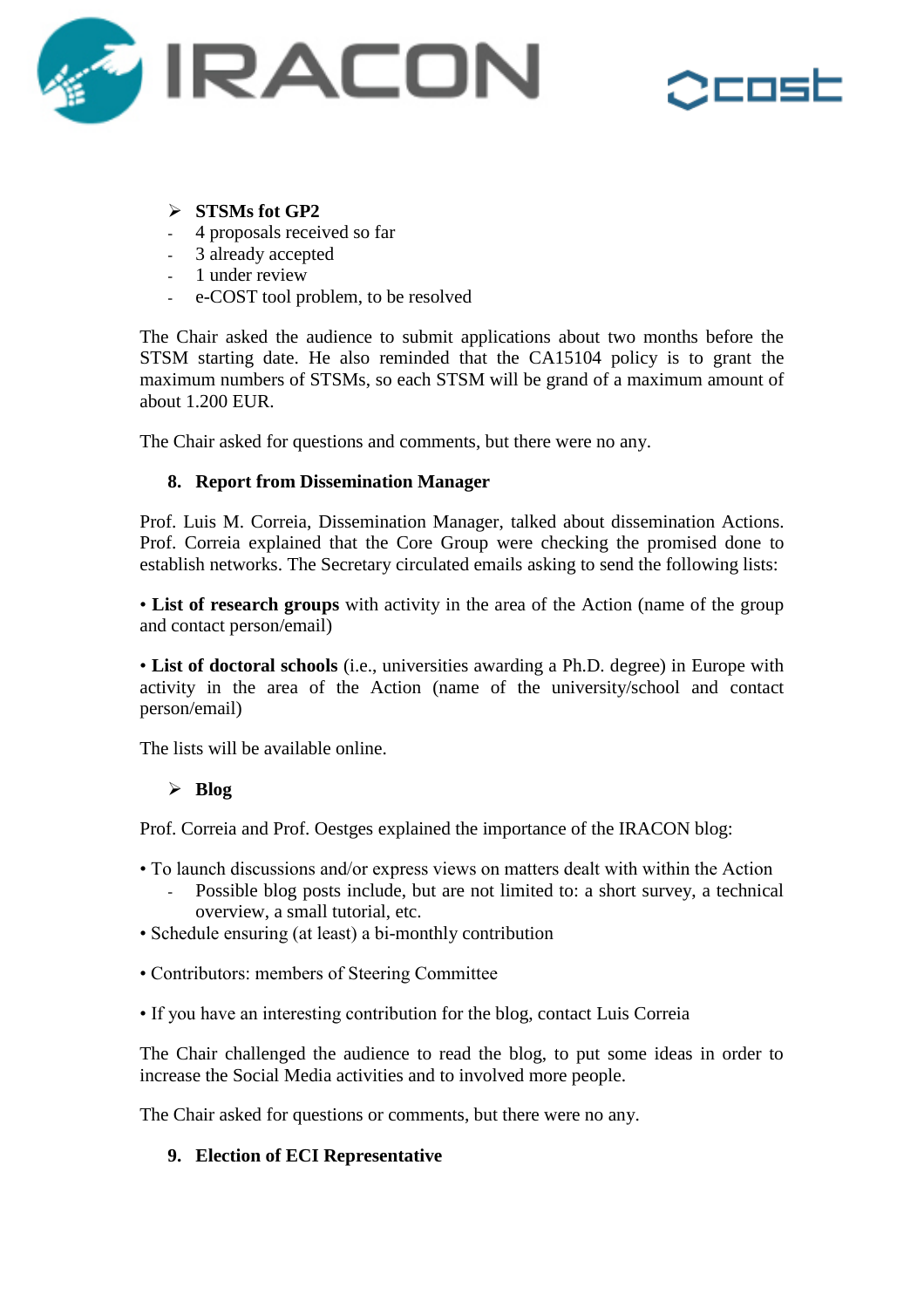



The Chair explained the procedure for the new election of the ECI Representative for the second Grant Period. The ECI is an Early Career Investigator (maximum 8 years after the PhD, ie PhD degree after June 1, 2010).

The ECI Representative works in the Core Group for 1 year mandate. He/She participates to Core Group discussions and preparation of MC meetings, he/she is the Newsletter editor and the blog moderator. Dr. Margot Deruyck (Belgium) was elected for the first Grant Period and her mandate is ending at the end of that meeting.

In April, before the Lund meeting, an email was sent for spontaneous candidacies to apply for the role of ECI Representative of the second Grant Period. The Chair, Prof. Oestges, and the Secretary, Lucia Vitiello, have received two ECI candidacies:

- 1. Dr. José A. del Peral-Rosado (Spain)
- 2. Dr. Luca Feltrin (Italy)

There was another candidacy from Golsa Ghiaasi Hafezi (Norway), but the candidacy did not fulfill the requirements: candidates have to be ECI for the full year of the mandate. The Chair asked for other spontaneous candidacies. Any other than those mentioned above were received.

Prof. Oestges asked the candidates to be ready to present themselves during the election on May 30 and invited them to ask the previous ECI Representative any questions about the role.

## **10. Keynote talks**

Prof. Oestges presented the two Keynote talks of the *IRACON 4 th Scientific Meeting*:

• **Key IEEE 802.11 components: High Efficiency Wi-Fi and Wake-Up Radios** Dr. Leif Wilhelmsson, Ericsson Research, Lund, Sweden

#### • **Next levels of low power and long range cellular IoT**

Dr. Peter Karlsson, Sony Mobile, Lund, Sweden

## **11. Presentation and Discussion of Technical Documents**

Prof. Oestges presented the TDs submitted and the schedule of the *IRACON* 4<sup>th</sup> *Scientific Meeting*:

## $\triangleright$  TDs

- 80 TDs to be presented (**Annex 3-Action\_CA15104\_TDs list\_Lund**)
- Working Groups discussions should include
- Next deliverables
- Training School proposals/topics for 2018 and beyond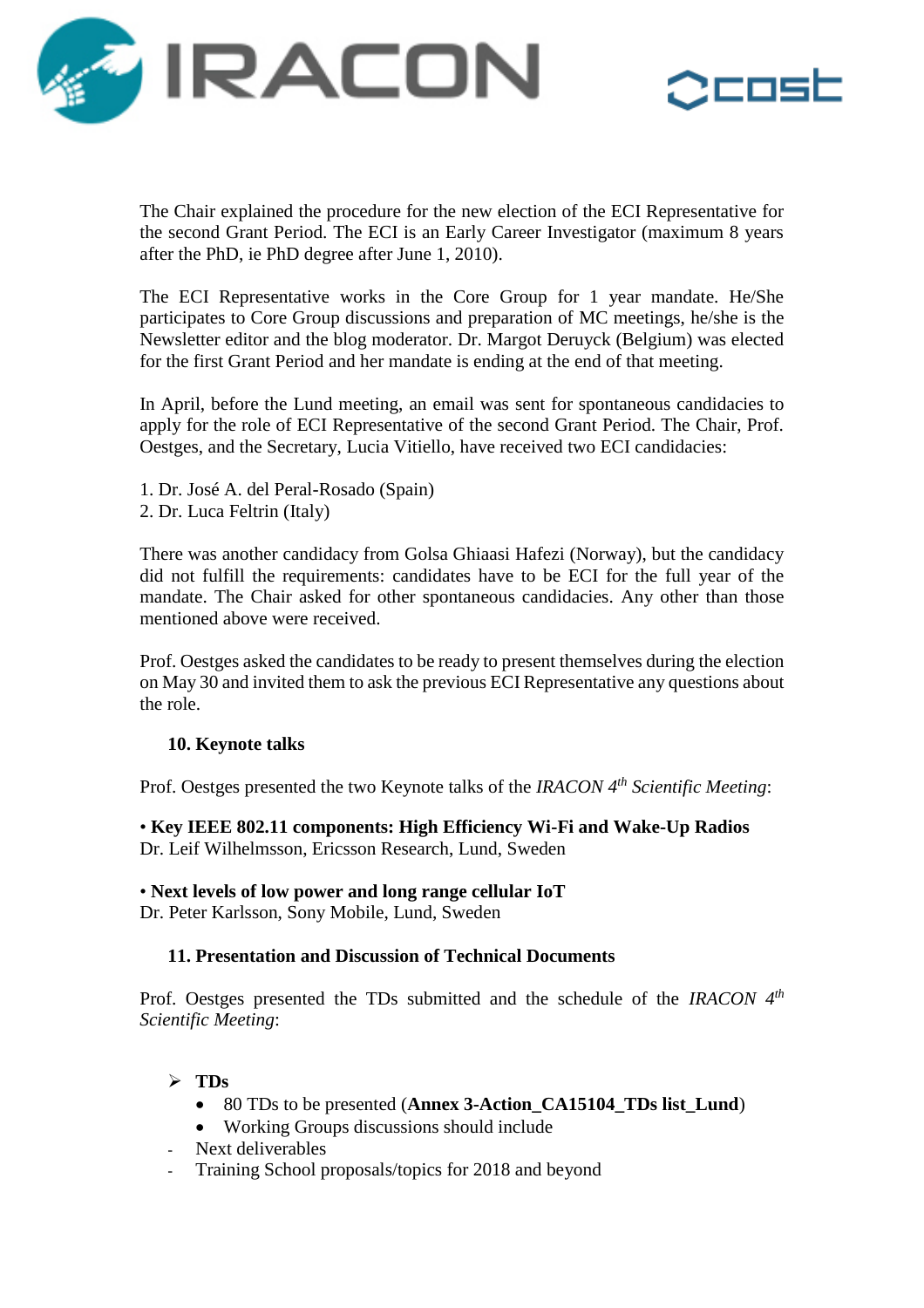



- Workshop proposals for 2018 and beyond (we already have one proposal for Sep 2017)
- Joint activities with H2020 projects
- Tutorial offers for upcoming meetings (starting from January 2018)
- Joint activities (experiments, papers, etc.)
- Short Term Scientific Missions among participant institutions
- Any other idea to foster the dissemination of the Action?

#### **Schedule** (**Annex 4-Action\_CA15104\_TDs-Schedule\_Lund**)

| Lund (SE) May 29-31, 20: Day One |                                                      | Day Two              |                 |                                                       | Day Three            |                       |                                                                                                                                 |
|----------------------------------|------------------------------------------------------|----------------------|-----------------|-------------------------------------------------------|----------------------|-----------------------|---------------------------------------------------------------------------------------------------------------------------------|
| Room                             |                                                      | E:A                  | E:2517          | E:2311                                                | E:A                  | E:2517                | E:2311                                                                                                                          |
| <b>Hours</b>                     |                                                      | $9.00 - 10.30$       |                 |                                                       | $9.00 - 10.30$       |                       |                                                                                                                                 |
| Sessions                         |                                                      | WG1                  | WG2             | WG3                                                   | W <sub>G1</sub>      | $OTA + IOT-B$         | LT                                                                                                                              |
|                                  |                                                      | Ch. models           | Signal proc     | <b>RRM</b>                                            | SHF                  | Hum. block.           | Location                                                                                                                        |
| TD number or other               |                                                      | 24                   | 34              | 62                                                    | ς                    | 65                    | 32                                                                                                                              |
| TD number or other               |                                                      | 48                   | 70              | 76                                                    | 45                   | 68                    | 33                                                                                                                              |
| TD number or other               |                                                      | 39                   | 73              | $\mathbf{1}$                                          | 54                   | 72                    | 50                                                                                                                              |
| TD number or other               |                                                      | 47                   | 74              | 10                                                    | 67                   | <b>DISC (OTA)</b>     |                                                                                                                                 |
| Coffee Break                     |                                                      | 10.30-11.00          |                 |                                                       | 10.30-11.00          |                       |                                                                                                                                 |
| Hours.                           |                                                      | $11.00 - 13.00$      |                 |                                                       | $11.00 - 13.00$      |                       |                                                                                                                                 |
| Sessions                         |                                                      | WG1                  | WG2             | WG3                                                   | <b>OTA</b>           | $IoT-B$               | <b>RA</b>                                                                                                                       |
|                                  |                                                      | mmWave               | Coding          | <b>Networks</b>                                       | <b>Testbeds</b>      | Body comm             | RAN perf.                                                                                                                       |
| TD number or other               |                                                      | 64                   | $\overline{ }$  | 22                                                    | 11                   | $\mathbf{a}$          | 17                                                                                                                              |
| TD number or other               |                                                      | 69                   | 41              | 57                                                    | 60                   | 14                    | $\overline{2}$                                                                                                                  |
| TD number or other               |                                                      | 25                   | 31              | 9                                                     | 61                   | 29                    | 26                                                                                                                              |
| TD number or other               |                                                      | 82                   | 15              | 84                                                    | 63                   | 58                    | 59                                                                                                                              |
| TD number or other               |                                                      | 66                   | DISC (WG2)      | 18                                                    | 80                   | <b>DISC (IoT)</b>     | 13                                                                                                                              |
| TD number or other               |                                                      | DISC (WG1)           |                 | DISC (WG3)                                            | DISC (OTA)           |                       | DISC (RA)                                                                                                                       |
| Lunch                            |                                                      | 13.00-14.00 Karhuset |                 |                                                       | 13.00-14.00 Karhuset |                       |                                                                                                                                 |
| <b>Hours</b>                     | $14.00 - 15.30$                                      | $14.00 - 15.15$      |                 |                                                       | $14.00 - 15.00$      |                       |                                                                                                                                 |
|                                  |                                                      |                      |                 |                                                       |                      |                       |                                                                                                                                 |
| Sessions                         | Plenary                                              | WG1                  | W <sub>G2</sub> | <b>IoT</b>                                            | WG1                  | $IOT (+WG3)$          | OTA +RA                                                                                                                         |
|                                  |                                                      | Antennas             | <b>MIMO</b>     | NB-IoT /SDR                                           | <b>Vehicles</b>      | WSN                   | mMIMO                                                                                                                           |
| TD number or other               |                                                      | 20                   | 44              | 75                                                    |                      | 21 (all WGs)          |                                                                                                                                 |
| TD number or other               |                                                      | 27                   | 85              | 78                                                    | 42                   | 77                    | 37                                                                                                                              |
| TD number or other               | PLENARY MCM (E:A)                                    | 28                   | 30              | 19                                                    | 81                   | 38                    | 49                                                                                                                              |
| TD number or other               |                                                      | 71                   |                 | 40                                                    | Break 15.00 - 15.15  |                       |                                                                                                                                 |
| TD number or other               |                                                      |                      |                 | 15:15-15:30 Election of ESR repr. // NL 15.15 - 16.30 |                      |                       |                                                                                                                                 |
| Coffee Break                     | $15.30 - 16.00$                                      | $15.30 - 16.00$      |                 |                                                       |                      | Plenary               | $\mathcal{L}^{\text{max}}_{\text{max}}$ and $\mathcal{L}^{\text{max}}_{\text{max}}$ and $\mathcal{L}^{\text{max}}_{\text{max}}$ |
| Hours                            | $16.00 - 18:00$                                      | $16.00 - 18.00$      |                 |                                                       |                      |                       |                                                                                                                                 |
| Sessions                         | <b>Technical Plenary</b>                             | $WGI + RA$           | LT              | $IoT-B$                                               |                      |                       |                                                                                                                                 |
|                                  | <b>Invited Talks</b>                                 | mmW test             | LT              | <b>WBANs</b>                                          |                      | PLENARY MCM (E:A)     |                                                                                                                                 |
| TD number or other               | Dr. Leif Wilhelmsson, Ericsson Research              | а                    |                 | 35                                                    |                      |                       |                                                                                                                                 |
| TD number or other               | High Efficiency Wi-Fi and Wake-Up Radios             | 36                   | $\overline{3}$  | 16                                                    | 16:30                | <b>End of Meeting</b> |                                                                                                                                 |
| TD number or other               | Dr. Peter Karlsson, Sony Mobile                      | 55                   | 56              | 23                                                    |                      |                       |                                                                                                                                 |
| TD number or other               | Next levels of low power and long range cellular lo' | 51                   | 12              | 43.                                                   |                      |                       |                                                                                                                                 |
| TD number or other               |                                                      |                      |                 |                                                       |                      |                       |                                                                                                                                 |
| TD number or other               | TD #46                                               | DISC (WG1)           | DISC (LT)       | DISC (Body)                                           |                      |                       |                                                                                                                                 |
| <b>End time</b>                  | 18:00                                                | 18:00                |                 |                                                       |                      |                       |                                                                                                                                 |

Prof. Oestges reminded that the ECI Representative election will be hold on May 30 at 3:15 pm and closed the MCM plenary.

#### **Lund, Sweden 30/05/2017**

## **Election of ECI Representative**

The Chair explained the meaning and the procedure for the election of the ECI Representative. The Chair asked for other spontaneous candidacies and invited the previous ECI Representative, Dr. Margot Deruyck, to explain the role.

Prof. Oestges invited the two candidates to present themselves and motivate their candidacy in a few words. After responding to audience questions, the Chair asked everyone, except for ECIs and the Action Secretary, to leave the room for the votation (only ECIs could vote) by rising hands. Dr. Luca Feltrin obtained 14 votes, Dr. José A. del Peral-Rosado 9 votes.

Dr. Luca Feltrin was elected as ECI Representative for the second Grant Period of the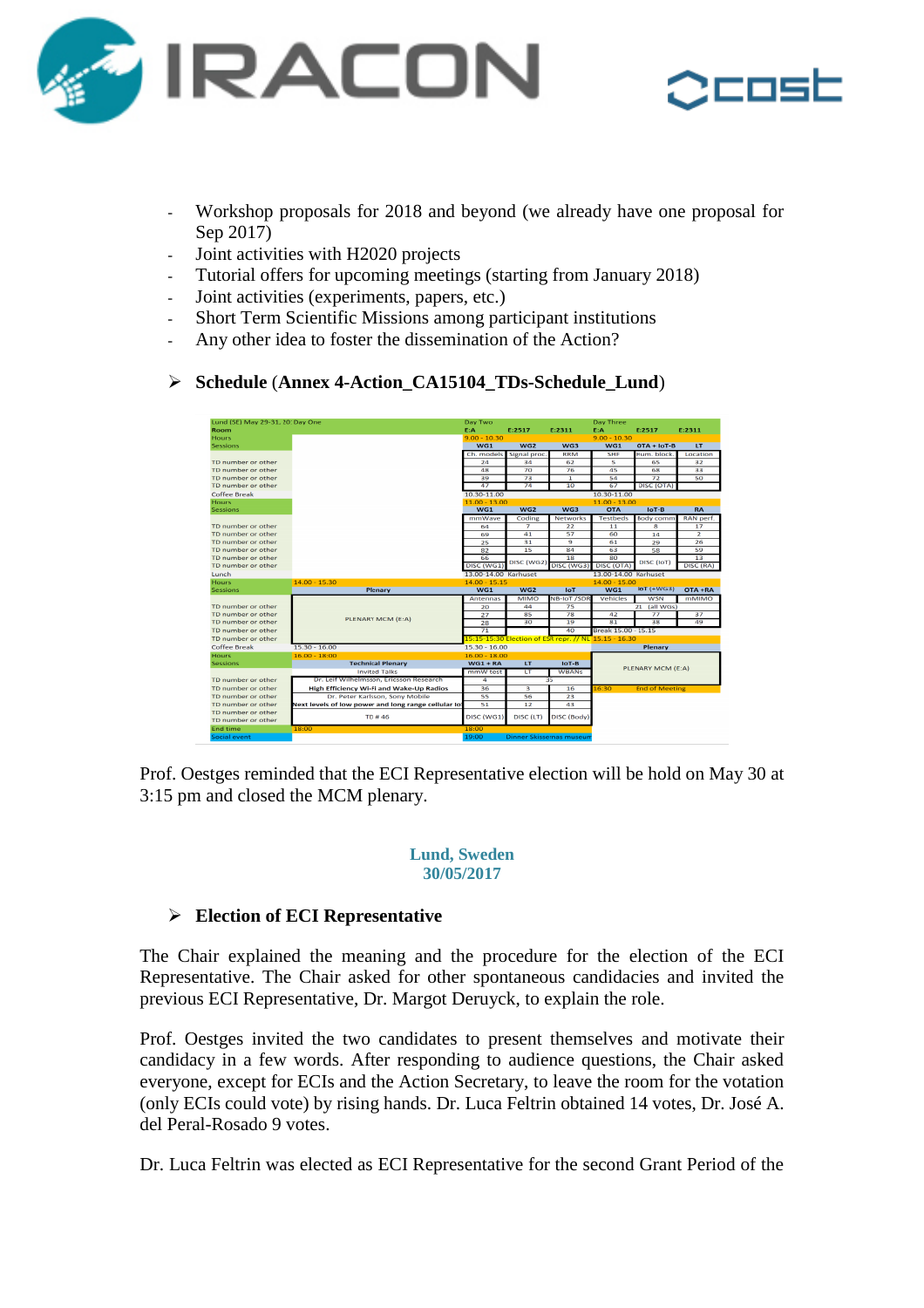



Action.

The Chair thanked Dr. Margot Deruyck for her job in the Core Group during the first Grant Period.

#### **Lund, Sweden 31/05/2017**

The *4th Management Committee Meeting* resumes started on Wednesday at 4:00 pm.

The Chair notified the audience about the ECI Representative Election result.

Prof. Oestges asked for MC members discussion and approval of Huawei (CN) application to join the Action as International Partner Country Institutions. He reminded that he sent the application to the MCMs via email during the day. The Chair asked for questions, but there were no any. The MCMs approved the votation. All the MCMs were in favour. The application was formally and unanimously pre-approved by the MC.

## **12. Future MCMs and Workshops**

The Chair presented the upcoming meetings:

## **Fifth MC meeting and technical meeting**

- Graz (AT), Sep 12-14 2017
- Workshop on Localization and IoT
- Organizer: Klaus Witrisal

## **Sixth MC meeting and technical meeting**

- Nicosia (CY), Jan 29-31 2018
- Organizer: Konstantinos Katzis

## **Future meetings Proposals**

- Proposal from Aalborg University (DK), U. Catania (IT), Uni. Montenegro (ME), AIT/TU Vienna (AT), CTTC (ES), Uni. Cartagena (ES), Uni. Valencia (ES), UGent (BE), UCL (BE)
- We are currently looking for firm proposals for Spring 2018 and September 2018ù

## **IRACON Workshop on Localization and IoT**

- Graz (AT), on Sep 12, 2017
- One-day workshop co-organized by COST IRACON and TU-Graz Lead Project "Dependable Things"
- Organizers: Klaus Witrisal, Carles Anton and Chiara Buratti
- Call still open until June 7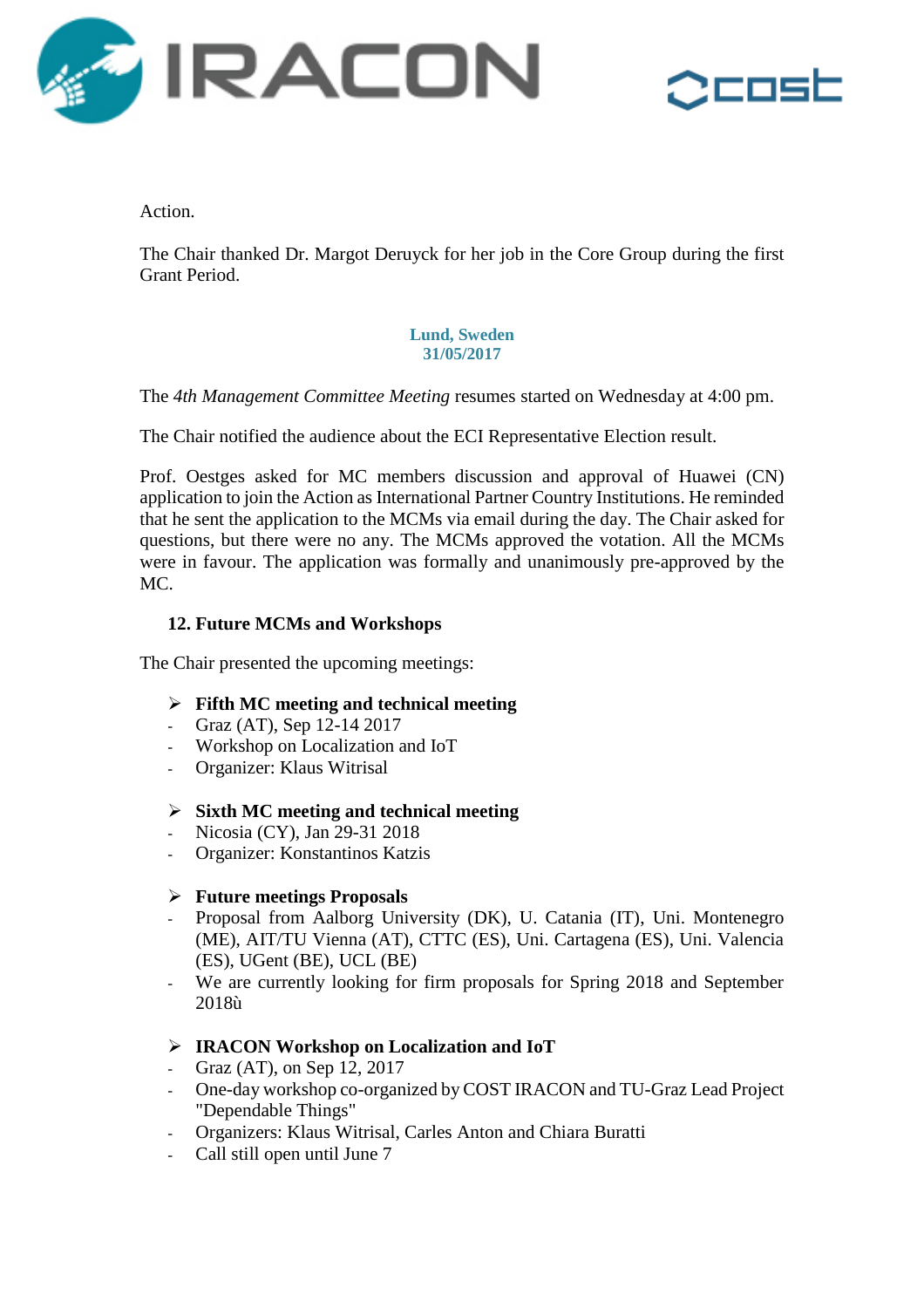



## **13. Reports from Working Group Chairs**

The WG co-Chairs were asked to report on the activities of each WGs.

- Prof. Katsuyuki Haneda reported about the activities carried out within WG1: Radio channels (**Minutes\_WGs\_ Lund, DWG1-meeting-report\_Lund**).

- Prof. Jan Sykora reported about the activities carried out within DWG2: PHY layer (**Minutes\_WGs\_ Lund, DWG2-meeting-report\_ Lund**).

- Dr. Hamed Ahmadi reported about the activities carried out within DWG3: Net layer (**Minutes\_WGs\_ Lund, DWG3-meeting-report\_ Lund**).

- Dr. Wim Kotterman reported about the activities carried out within EWG-OTA: Over the air testing (**Minutes\_WGs\_ Lund, EWG-OTA-meeting-report\_Lund**).

- Dr. Slawomir J. Ambroziak reported about the activities carried out within the new SEWG-IoT: Internet-of-Things for Health (**Minutes\_WGs\_ Lund, EWG-IoTmeeting-report\_ Lund**).

- Prof. Klaus Witrisal reported about the activities carried out within EWG-LT: Localisation and tracking (Minutes WGs Lund, EWG-LOCmeeting**report\_Lund**).

- Prof. Claude Oestges reported about the activities carried out within EWG-RA: Radio Access (**Minutes\_WGs\_Lund, EWG-RA-meeting-report\_Lund**).

The Chair encouraged the WGs to find some goals or joint goals and targets for the end of the action.

The Chair pointed out some key points about the dissemination activities:

#### **Leaflet**

- Goal: high-level introduction of the Action
- Explains the key aspects of our activities
- Updated after each meeting
- Available at [http://www.iracon.org](http://www.iracon.org/) under "Publications", ["Leaflet"](•%09http:/www.iracon.org/wp-content/uploads/2016/03/leaflet_v3.pdf)

#### **Newsletters**

- All issues available at [http://www.iracon.org](http://www.iracon.org/) under "Publications", ["Newsletters"](http://www.iracon.org/newsletters/)
- Next issue to be expected after this meeting

#### **Blog**

- To launch discussions and/or express views on matters dealt with within the Action
- Possible blog posts include, but are not limited to: a short survey, a technical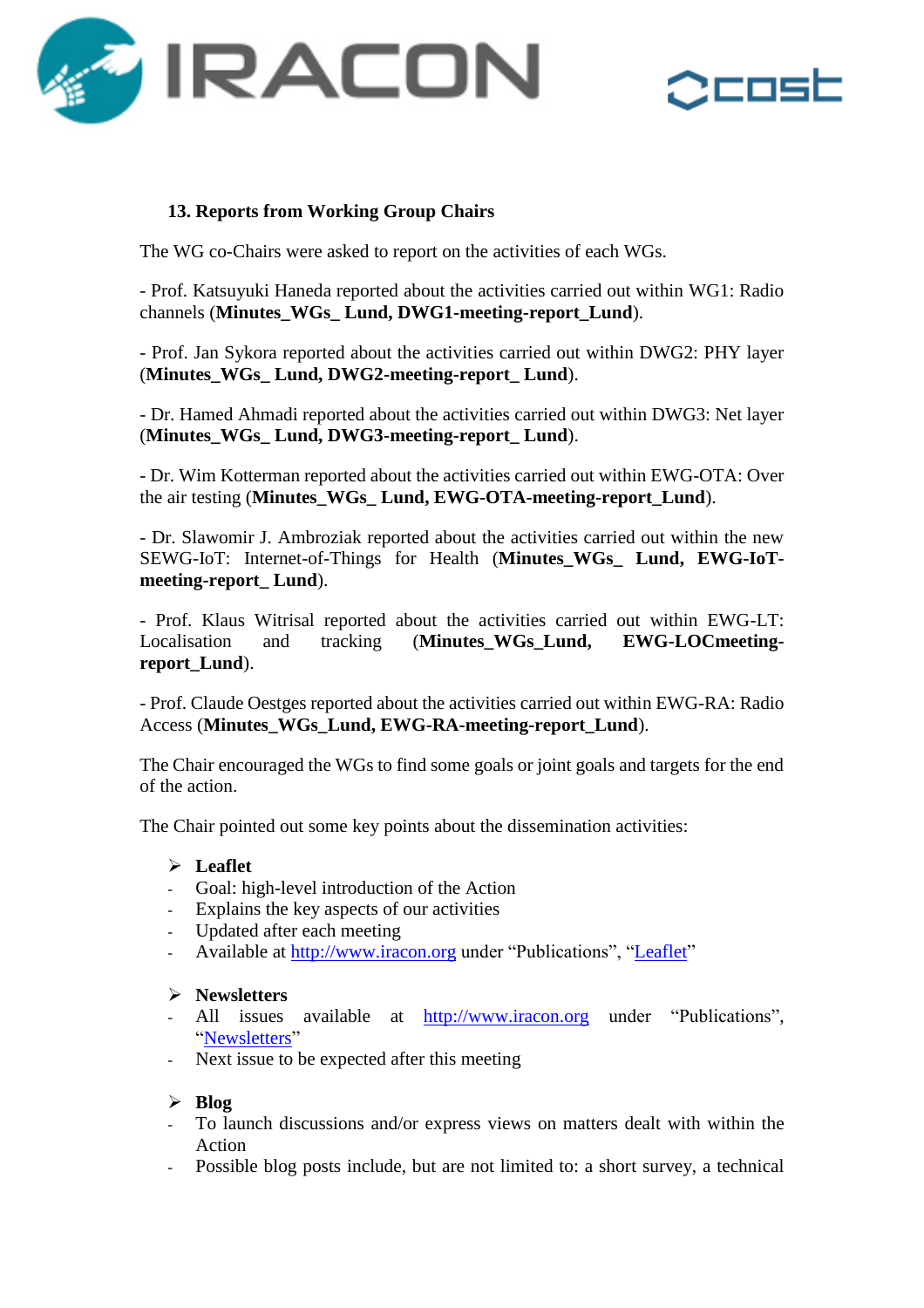



overview, a small tutorial, etc.

- Schedule ensuring (at least) a bi-monthly contribution
- Contributors: members of Steering Committee
- If you have an interesting contribution for the blog, contact Dr. Luca Feltrin [\(luca.feltrin@unibo.it\)](luca.feltrin@unibo.it)

## **Social Media**

- [Facebook:](https://www.facebook.com/CA15104/) @CA15104
- [Twitter:](https://twitter.com/IRACONAction) @IRACONAction
- [Linkedin](https://www.linkedin.com/company/10854437/)
- If you have an interesting contribution for the Social Media, contact the Secretary [\(lucia.vitiello@unibo.it\)](mailto:lucia.vitiello@unibo.it)

## **14. Liaisons with International Bodies and Projects**

The following liaisons have been established so far with international bodies, standards and projects:

- 3GPP Aki Hekkala
- URSI Sana Salous
- ITU-R Sana Salous and Belen Montenegro
- H2020 5G-XCAST Narcis Cardona
- (H2020 mmMAGIC Mark Beach)
- H2020 5G X-haul Mark Beach
- CommNet (EPSRC network) Mark Beach
- IEEE 1900.6 Kostas Katzis
- EurAAP Claude Oestges
- EURACON Roberto Verdone
- WiBEC Narcis Cardona
- 5G initiative Fernando Velez
- Met5G Tim Brown Clear5G Haibin Zhang

## **15. AOB**

The Chair suggested to find the next events information [online](http://www.iracon.org/meeting/5th-mc-meeting-and-5th-technical-meeting/) and to book flight and accommodation as soon as possible.

## **16. Close of Meeting**

The Action Points to be performed after the end of the *4 th Management Committee and 4 th Technical Meeting* were reminded to the audience by the Chair: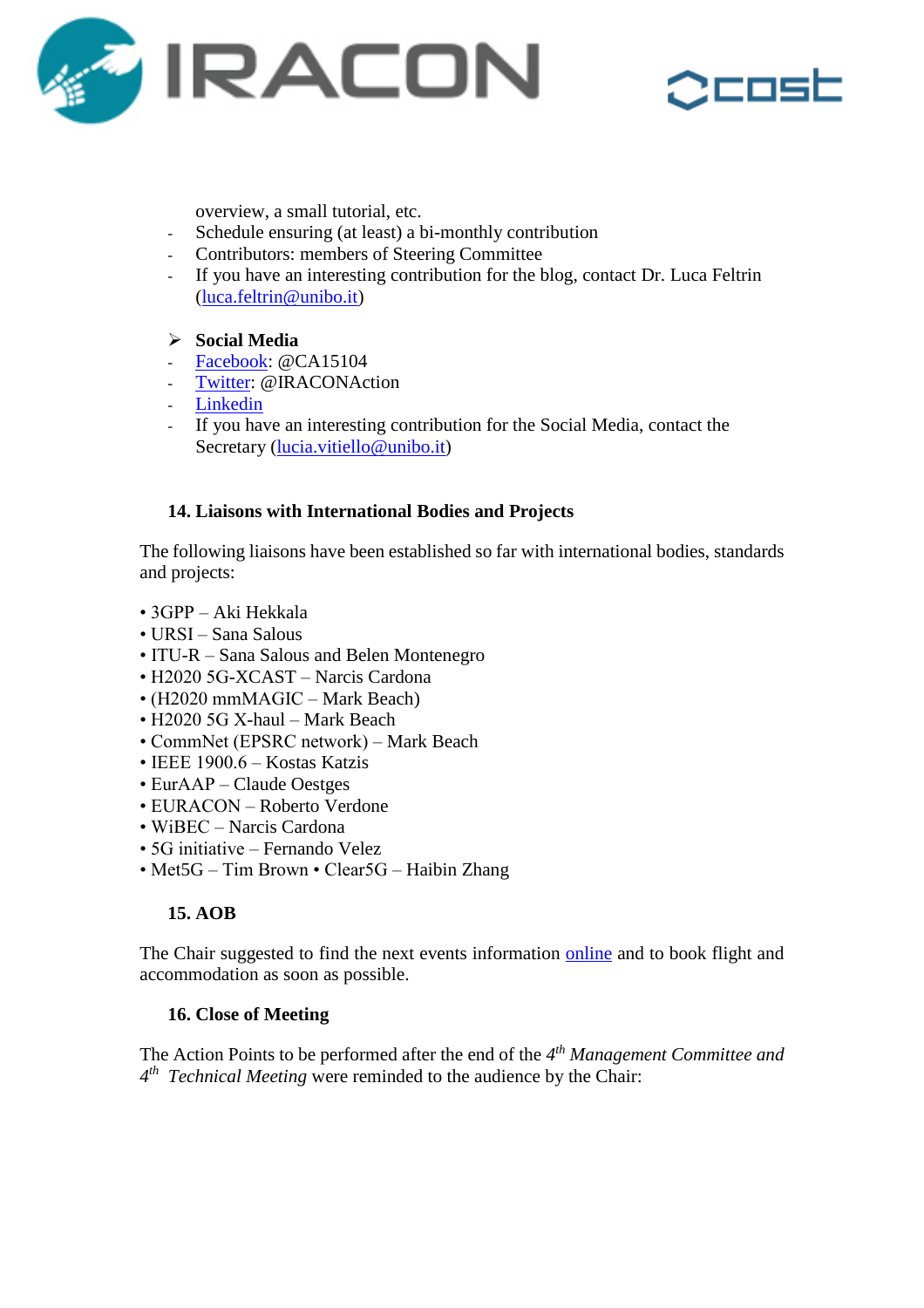



# **Action points**

| АΡ  | <b>WHAT</b>                                     | <b>WHO</b>                  | <b>WHOM</b>               | <b>WHEN</b> |
|-----|-------------------------------------------------|-----------------------------|---------------------------|-------------|
| 5/1 | Submit reimbursement<br>forms                   | <b>Those</b><br>entitled to | e-cost                    | July 1      |
| 5/2 | <b>Send Minutes of</b><br><b>Group Meetings</b> | <b>Group Chairs</b>         | Chair +<br>Secretary      | July 1      |
| 5/3 | Send STSM Applic.                               | <b>Those</b><br>interested  | e-cost<br>+Training Chair | Open call   |
| 5/4 | Send list of research<br>groups/PhD schools     | <b>MC</b>                   | Secretary                 | July 1      |

| АΡ  | <b>WHAT</b>              | <b>WHO</b>       | <b>WHOM</b> | <b>WHEN</b>   |
|-----|--------------------------|------------------|-------------|---------------|
| 5/5 | Register to 5th MCM      | <b>Attendees</b> | Website     | Aug 28        |
| 5/6 | <b>Request TD number</b> | <b>Authors</b>   | Website     | Aug 28        |
| 5/7 | <b>Submit TD</b>         | <b>Authors</b>   | Website     | <b>Aug 31</b> |

Prof. Oestges closed the meeting by thanking Prof. Fredrik Tufvesson and all his team for hosting the meeting and all attendees.

## **List of attachments**

#### **List of Annexes**

- Annex 1- Agenda
- Annex 2- List of persons entitled for reimbursement
- Annex 3- TDs list Lund
- Annex 4- TDs Schedule Lund
- Annex 5- Attendance lists Lund
- Annex 6- Attendance lists WGs Lund
- Annex 7-Attendance list Tutorial Lund